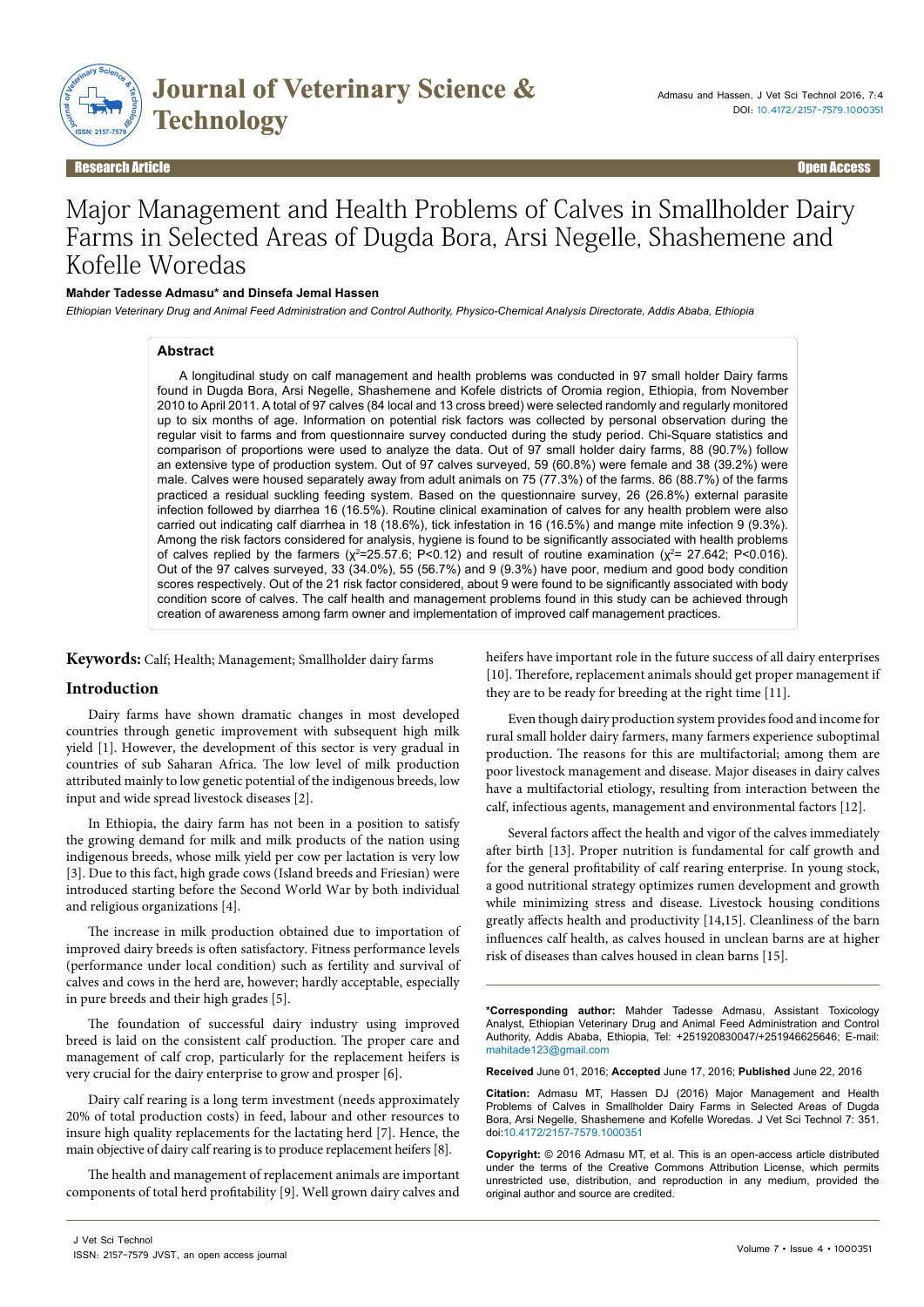The poor immune system and lack of previous exposure to infection make new born calves susceptible to infectious diseases and poor management [16,17]. They should get colostrum soon (before 2-4 hours) after birth. The impacts of calve diseases could be direct (causing calf deaths) and indirect through increased treatment expenses and decreased life time productivity and survivorship [18].

Other environmental and managemental risk factors known to affect calf health and survival include level of herd production, practice prophylactic antibiotics, weaning age, separation or mixing of the calves [19,20].

In Ethiopia, calves in most small holder dairy farms are not performing well. Most farmers particularly in the present study area do not have enough knowledge on proper calf management and feeding. Apart from that farmers aim to optimize income by selling more milk left calves under fed. These practices are more serious in bull calves, resulting in lack of bulls in small holder farmers. However, adequate studies have not been conducted on calf management and the impact of management on health of calves in small holder farmers. Hence, the objectives of the present study were:

- To determine the major management and health problems of calves in small holder farmers in the study area.
- To assess the level of farmers awareness on good calf management practices.

## **Materials and Methods**

#### **Study area**

The study was conducted from November 2010 to April 2011 in Dugda Bora, Arsi Negelle, Shashemene and Kofele Woredas of Oromia Regional State on randomly selected small holder dairy farmers.

Geographically, Dugda Bora (Meki) is located in the East Showa Zone of Oromia Regional State. It has a latitude and longitude of 8°9' 38°49' E /8.15° 38.817°E with an elevation of 760 mm. The area receives the mean annual rainfall of --- mm<sup>3</sup>. The average minimum and maximum temperatures of the area are 14°C and 26°C, respectively.

Arsi Negelle is located in the East Showa Zone of Oromia regional State on the pared high way North of Shashemene. The area has a longitude and latitude 7° 21' N 38° 42' E/ 7.35° N 38.7° E and an elevation of 2043 meters above sea level. The area has annual rainfall ranging from 600 mm<sup>3</sup> to 2500 mm<sup>3</sup>. Annual temperature ranges from 12°C to 30°C [21].

Shashemene is located in West Arsi Zone, Oromia Regional State about 240 Km South of Addis Ababa lying on the main high way road to Awasa. Geographically, the area is located at 7° 11' 33'' N altitude and 38° 35' 33'' E longitude. The area has an annual average temperature ranging from 12°C to 28°C. The rainfall ranges from 1500-2000 mm<sup>3</sup>. Agro ecologically, the area is tropical forest.

Kofele is located in the Arsi Zone of the Oromia Regional State. The area has an altitude and longitude of 7° 00' N 38 45 E/7 N 38.75° E. The area lies between 2600 and 2750 meters above sea level. Annual average rainfall is about 1232  $\text{mm}^3$  with a mean monthly rainfall of 102.6  $\text{mm}^3$ . The mean monthly minimum and maximum temperatures are about 5.4°C and 19.8°C respectively [21].

#### **Study population and farm selection**

The study animals in the current study were calves. In this study, calf is defined as young cattle less than six months of age. All

smallholder dairy farms in the study areas containing at least one calf were included in the current study. One calf in each farm was selected by simple random sampling method.

#### **Data collection**

**Longitudinal study:** Calves that are born before the beginning of the study and are under six months of age, and those that are born during the study periods were individually identified. Calf cards were prepared and these cards were used to record pedigree of the calf, events surrounding the birth of the calf, routine management practices provided to the calf and health problems. The calves were visited once every two weeks up to the end of the study periods (up to five months). Emergency visits were also being conducted whenever there are calls from farms due to calf health problems. When calves complete their 6 months of age, they were withdrawn from the follow-up group. During the regular visits, clinical examination of calves for any health problem, observation of different calf management aspects like cleanness of the calf barn and feeding practices, asking calf attendants the occurrence of sickness between visits and recording of the information were the main activities.

**Questionnaire:** A well-structured questionnaire format was prepared and administered to dairy farm owner. The questionnaire was designed so as to collect information on farm characteristics, calf management techniques including peri parturient care, feeding and housing, and previous history of calf diseases.

### **Data analysis**

Data obtained from field will be organized using Microsoft Office Excel and used to calculate the descriptive statistics. Statistical analyses on the associations between risk factors and outcome variables were done using SPSS version 17. In all the analyses, confidence level was held at 95% and P  $\leq$  0.05 was set for significance.

## **Results**

#### **Farm conditions**

Out 97 small holder dairy farms, 88 (90.7%) follow an extensive type of production system. The number of cows on the farms was greater than or equal to four in 38 (39.2%) of the farm. The average milk yield per cow per day as reported by the farmer was less than 4 litter in 85 (87.6%) of the farms. 51 (52.6%) of the owners are illiterate and 56 (57.7%) are males while 41 (42.3%) are females (Table 1).

#### **Calf management and health problems**

As depicted in Table 2, out of 97 calves surveyed, 59 (60.8%) were female and 38 (39.2%) were male. Caves were housed separately away from adult animals on 75 (77.3%) of the farms. The milk feeding regimen on the farm varies between bucket and residual sucking of the dam. 86 (88.7%) practiced a residual suckling feeding system (Table 2). All farmers fed their calves twice daily. Most farmers provided their calves with poor quality food mainly natural grass and dray crop residues.

Based on the questionnaire survey, 26 (26.8%) external parasite infection followed by diarrhea 16 (16.5%) (Table 3). Routine clinical examination of calves for any health problem were also carried out indicating calf diarrhea in 18 (18.6%), tick infestation in 16 (16.5%) and mange mite infection 9 (9.3%) (Table 4).

#### **Association of risk factors with health problems of calves**

Among the risk factors considered for analysis, hygiene is found to be significantly associated with health problems of calves replied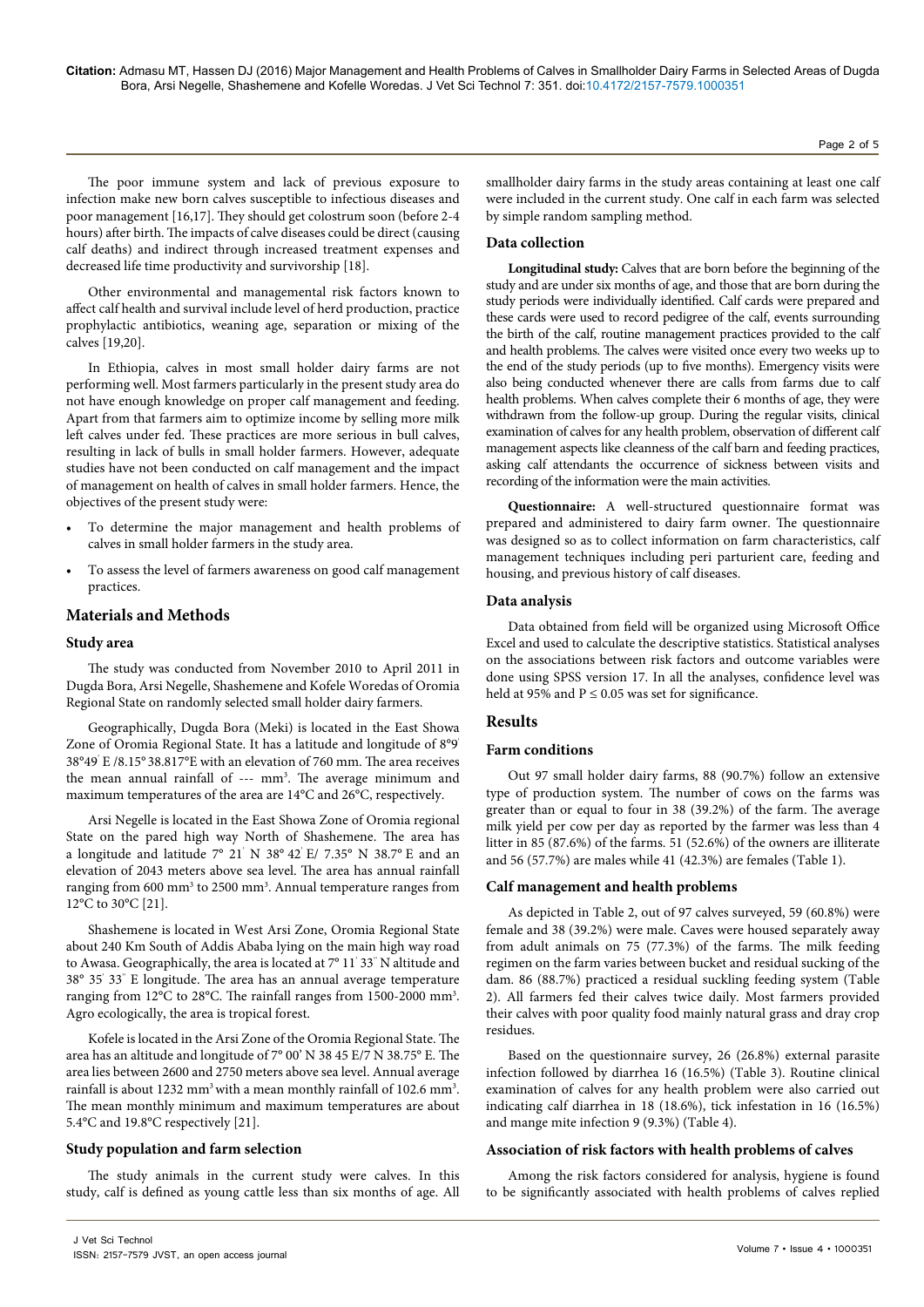## Page 3 of 5

| Variable                    | Category                   | Dugda Bora<br>$(n=15)$ | Arsi Negelle<br>$(n=48)$ | <b>Shashemene</b><br>$(n=17)$ | Kofele $(n=17)$ | <b>Total</b><br>number | Percent (%)  |
|-----------------------------|----------------------------|------------------------|--------------------------|-------------------------------|-----------------|------------------------|--------------|
| <b>Education background</b> | Illiterate<br>Literate     | 10                     | 25<br>23                 |                               | R               | 51<br>46               | 52.6<br>47.4 |
| Gender                      | Male<br>Female             | 11                     | 31<br>17                 | 11<br>6                       | 10              | 56<br>41               | 57.7<br>42.3 |
| <b>Production Type</b>      | Intensive<br>Extensive     | 14                     | 47                       | 15                            | 12              | 9<br>88                | 9.3<br>90.7  |
| Number of cows              | <4 cows<br>$\geq 4$ cows   | 9<br>6                 | 28<br>20                 | 13<br>4                       | q               | 59<br>38               | 60.8<br>39.2 |
| Milk yield per day          | <4 liter<br>$\geq$ 4 liter | 13                     | 45                       | 14                            | 13              | 85<br>12               | 87.6<br>12.4 |

**Table 1:** Educational level, gender and production type of the small holder farmer and number of cows found on the farm.

| Factor                                         | Category                           | Number (n)     | Percent (%)  |
|------------------------------------------------|------------------------------------|----------------|--------------|
| <b>Sex</b>                                     | Male                               | 38             | 39.2         |
|                                                | Female                             | 59             | 60.8         |
| Age of the calve                               | $\leq$ month                       | 26             | 26.8         |
|                                                | $\geq$ month-3 mth                 | 33             | 34.0         |
|                                                | $>3$ mth-6 mth                     | 38             | 39.2         |
| Barn type                                      | Same barn with cows individual pen | 22<br>75       | 22.7<br>77.3 |
| Amount of milk fed daily                       | <4 liter                           | 88             | 90.7         |
|                                                | $\geq$ 4 liter                     | 9              | 9.3          |
| Method of milk feeding                         | Calf sucking                       | 86             | 88.7         |
|                                                | hand feeding                       | 11             | 11.3         |
| <b>Weaning age</b>                             | $\leq$ 3 month                     | 4              | 4.1          |
|                                                | >3 month                           | 93             | 95.9         |
| Provision of additional feed                   | Yes                                | 63             | 64.9         |
|                                                | No                                 | 34             | 35.1         |
| Age at 1 <sup>st</sup> colostrum feeding       | $\leq 6$ hr                        | 92             | 94.8         |
|                                                | $>6$ hr                            | 5              | 5.2          |
| Knowledge on the importance of colostrum       | Yes                                | 52             | 53.6         |
|                                                | <b>No</b>                          | 45             | 46.4         |
| Knowledge on the optimum age to feed colostrum | Yes                                | 49             | 50.5         |
|                                                | <b>No</b>                          | 48             | 49.5         |
| Housing                                        | Very good                          | $\overline{7}$ | 7.2          |
|                                                | Good                               | 73             | 75.5         |
|                                                | Poor                               | 17             | 17.5         |
| Hygiene                                        | Very good                          | 12             | 12.4         |
|                                                | Good                               | 68             | 70.1         |
|                                                | Poor                               | 17             | 17.5         |

**Table 2:** Management factors in 96 small holder dairy farms given in a questionnaire survey.

| <b>Health problem</b>              | Dugda Bora<br>$(n=15)$ | Arsi Negelle<br>$(n=48)$ | Shashemene<br>$(n=17)$ | Kofele $(n=17)$ | <b>Total number</b><br>(n) | Percent (%) |
|------------------------------------|------------------------|--------------------------|------------------------|-----------------|----------------------------|-------------|
| <b>Calf diarrhea</b>               |                        |                          | υ                      |                 | 16                         | 16.4        |
| <b>Respiratory Problem</b>         |                        |                          |                        |                 |                            | 5.2         |
| <b>External parasite infection</b> |                        | 16                       |                        |                 | 26                         | 26.8        |
| <b>Babesiosis</b>                  |                        |                          |                        |                 |                            | 2.1         |
| <b>LSD</b>                         |                        |                          |                        |                 |                            | 1.0         |
| Navel ill                          |                        |                          |                        |                 |                            | 3.1         |

**Table 3:** Health problems (disease conditions) replied by 96 small holder dairy farmers during questionnaire survey.

by the farmers ( $\chi^2$ =25.57.6; P<0.12) and result of routine examination  $(\chi^2 = 27.642; P < 0.016).$ 

# **Discussion**

## **Association of risk factors with body condition score of calves**

As can be seen from Table 5, out of the 97 calves surveyed, 33 (34.0%), 55 (56.7%) and 9 (9.3%) have poor, medium and good body condition scores respectively. Of the 22 risk factors considered, only 9 (educational background, production type, time of first colostrum feeding, provision of additional feed, amount of milk fed daily, barn type, knowledge about the importance of colostrum, knowledge on the optimum age to feed colostrum and hygiene were found to be significant associated with the body condition score of the calve (Table 6).

A total of 97 smallholder dairy farms were included in the present study. One calf from each farm was selected by simple random sampling methods. Each calf was visited regularly. From these farms, about 88 (90.7%) followed extensive production system. Out of 97 smallholder dairy farms, 59 (60.8%) contained less than four cows. The average milk yield per cow per day as reported by the farmer was less than 4 litter in 85 (87.6%) of the farms. This is in comparable with the estimation reported by Hussen et al. [22] who estimated the average cow milk yield per head/day in Ethiopia at  $1.24 \pm 0.01$ . More than half 51 (52.6%) of the owners included in the present study were illiterate.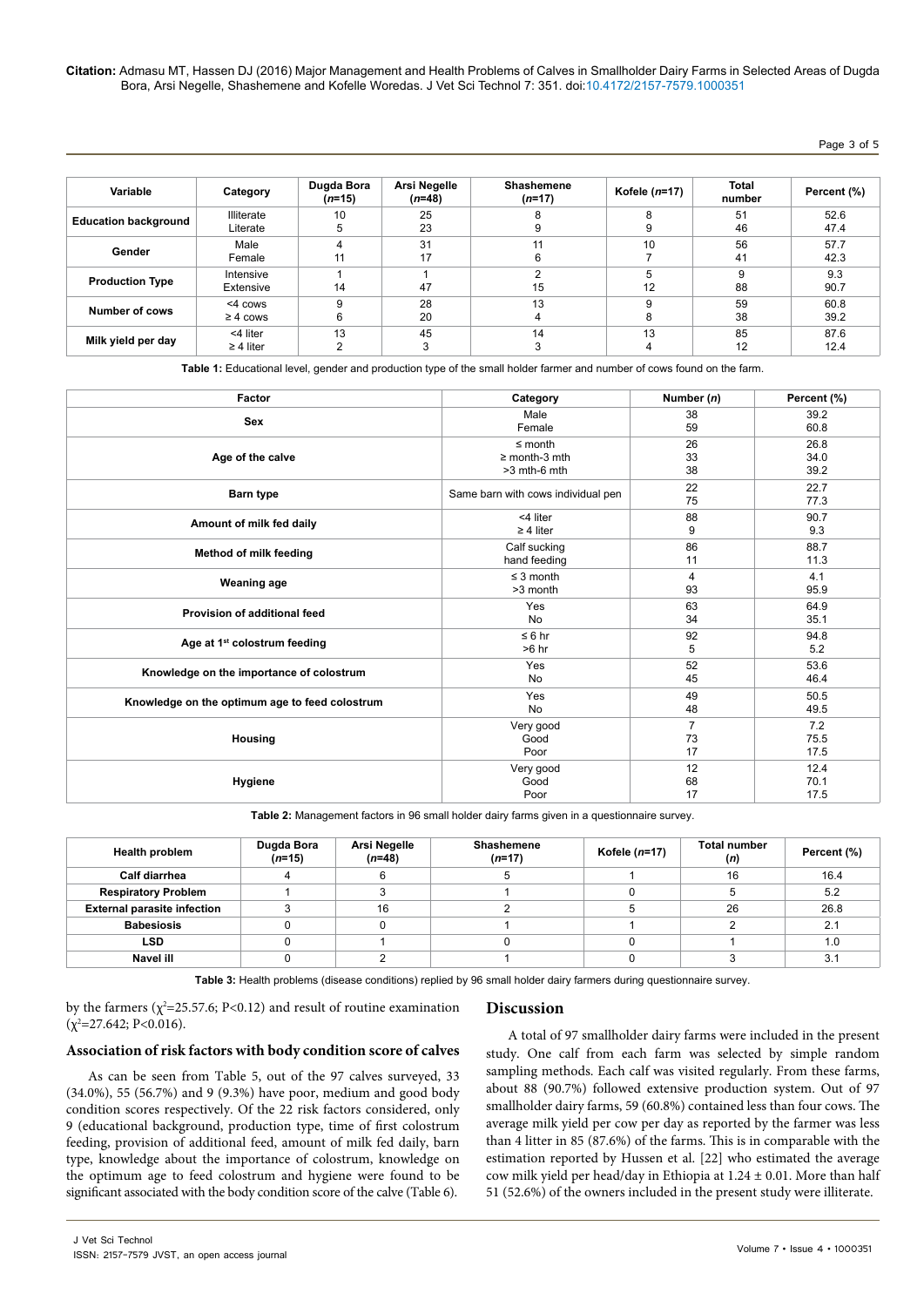## Page 4 of 5

| <b>Health problem</b>       | Dugda Bora (n=15) | Arsi Negelle<br>$(n=48)$ | Shashemene (n=17) | Kofele $(n=17)$ | Total number (n) | Percent (%) |
|-----------------------------|-------------------|--------------------------|-------------------|-----------------|------------------|-------------|
| <b>Calf diarrhea</b>        |                   |                          |                   |                 | 18               | 18.6;       |
| Pneumonia                   |                   |                          |                   |                 |                  | 5.2         |
| <b>Tick infestation</b>     |                   |                          |                   |                 | 16               | 16.5        |
| <b>Mange mite infection</b> |                   |                          |                   |                 |                  | 9.3         |
| <b>Babesiosis</b>           |                   |                          |                   |                 |                  | 1.0         |
| <b>LSD</b>                  |                   |                          |                   |                 |                  | 5.2         |
| Navel ill                   |                   |                          |                   |                 |                  | 1.0         |

**Table 4:** Health problem (disease conditions) routinely examined in calves.

| Variable   | Category | Dugda Bora<br>$(n=15)$ | Arsi Negelle<br>(n=48) | Shashemene<br>(n=17) | Kofele $(n=17)$ | Total<br>number | Percent (%) |
|------------|----------|------------------------|------------------------|----------------------|-----------------|-----------------|-------------|
| <b>BCS</b> | Good     |                        |                        |                      |                 |                 | 9.3         |
|            | Medium   |                        | 26                     | 10                   | 12              | 55              | 56.7        |
|            | Poor     |                        | 21                     |                      |                 | 33              | 34.0        |

| <b>Risk factors</b>                               | $\mathbf{X}^2$ | P-Value |
|---------------------------------------------------|----------------|---------|
| <b>Education back ground</b>                      | 17.062         | 0.000   |
| <b>Production type</b>                            | 74 776         | 0.000   |
| First colostrum feeding                           | 10 224         | 0.006   |
| <b>Provision of additional</b>                    | 9201           | 0.010   |
| Amount of milk fed daily                          | 55.624         | 0.000   |
| <b>Barn type</b>                                  | 12.051         | 0.002   |
| Knowledge about the importance of<br>colostrum's  | 26.459         | 0.000   |
| Knowledge on the optimum age to feed<br>colostrum | 30.940         | 0.000   |
| Hygiene                                           | 36.583         | 0.000   |

**Table 5:** Body condition scores (BCS) of calves.

for the occurrence of diarrhea and external parasitic infestation in the study animals. Calf diarrhea was reported by the farmers as the most common disease conditions in the calves. This is in agreement with other reports [15,28]. From the study it was found that hygiene (cleanness of the calf

that calves raised in free stalls had a higher incidence of diseases than those raised in tie stalls (individual pen) [27]. This may be a reason

house) was significantly associated with the health of the calves. The higher risk of morbidity was associated with the dirtiness of calf house. This finding is in agreement with the results of Shiferaw et al. [29] who reported the effect of the micro environment of calves in the occurrence of calf mortality and morbidity in Holleta Ethiopia. Bendali et al. [30] also reported that unclean calf house associated with high risk of calf scour. Farmers frequently disposed of dung and waste materials in the vicinity of the animal housing which often resulted in unhygienic calfrearing conditions. The housing hygiene affects calf health, especially for the calves with low immune status [15,31]. The present study showed that an increased emphasis should be placed on this issue by advisory personnel.

## **Conclusions and Recommendations**

The health and management of replacement animals are important components of total herd profitability. The calf health and management problems found in this study were economically tolerable and that can be achieved through good management practice. Given the fact that the study farms raise their own replacement stock and have small herd size, those management and health problems will be great hindrance to improved productivity through selection.

Based on the above conclusion the following recommendations are forwarded:

- Special emphasis should be given to the hygiene of the calf house
- Implementation of improved calf management practice is greatly suggested to reduce the high level of calf disease problems.
- Creation of awareness among farm owner on the major causes of calf health problems and their respective preventive measures could be of great importance to maximize productivity and farm income.

#### **References**

1. [Mee JF, Snijders SE, Dillon P \(2000\) Effect of genetic merit for milk production,](https://www.amazon.co.uk/production-pre-calving-reproductive-physiology-performance/dp/B0000CP02O)  [dairy cow breed and pre-calving feeding on reproductive physiology and](https://www.amazon.co.uk/production-pre-calving-reproductive-physiology-performance/dp/B0000CP02O)  [performance. Teagasc project report, p: 4343.](https://www.amazon.co.uk/production-pre-calving-reproductive-physiology-performance/dp/B0000CP02O)

**Table 6:** Association body condition score of the calves with the recorded variables.

Out of the 97 randomly selected calves, 87 (87.7%) were delivered without assistant. This finding agrees with the reported of Odoch [23] who reported non-assisted delivery of 82%. From the studied 97 calves, 92 (94.8%) ingested colostrum before six hours of birth. To provide an initial immune protection against infectious diseases, colostrum must be fed to calves before 6 hours after birth in sufficient quantity [24,25]. This might be the reason that majority of the calves did not show any signs of disease conditions like navel ill (99%), pneumonia (94.8%) and diarrhea (81.4%) which are closely associated with colostrum ingestion. Delay in colostrum intake latter than 6 hours after birth results in the occurrence of calf health problem. Olsson et al. [20] reported that each hour of delay in colostrum ingestion increase the chance of a calf becoming ill by 10%.

Residual calf suckling was practiced by most farmers 86 (88.7%), where by one hind quarter is left unmilked or partially milked for the calf to suck, milking was performed twice daily, morning and evening and the calf was allowed to suck for 20-30 minutes. The amount of milk available to the calf was, therefore, determined by the quantity of milk remaining after milking. About 88 (90.7%) of the calves included in the study obtained less than four liters of milk daily. Many farmers rely on the sale of milk to provide income and consumption, and calves could, therefore, be easily starved since residual milk may be in adequate to meet the requirements of the calves. The impact of this is shown by the poor body condition of 33 (34.0%), calves, however, residual calf suckling have the advantage of reducing contamination, the feeding of cold milk to the calf and incidence of mastitis in the dam [26].

In the present study, 22 (22.7%) of the calves were kept in free stalls (same barn cows). Free stalls provide an opportunity for the farmer to feed, clean, and monitor the calves. However, another study revealed